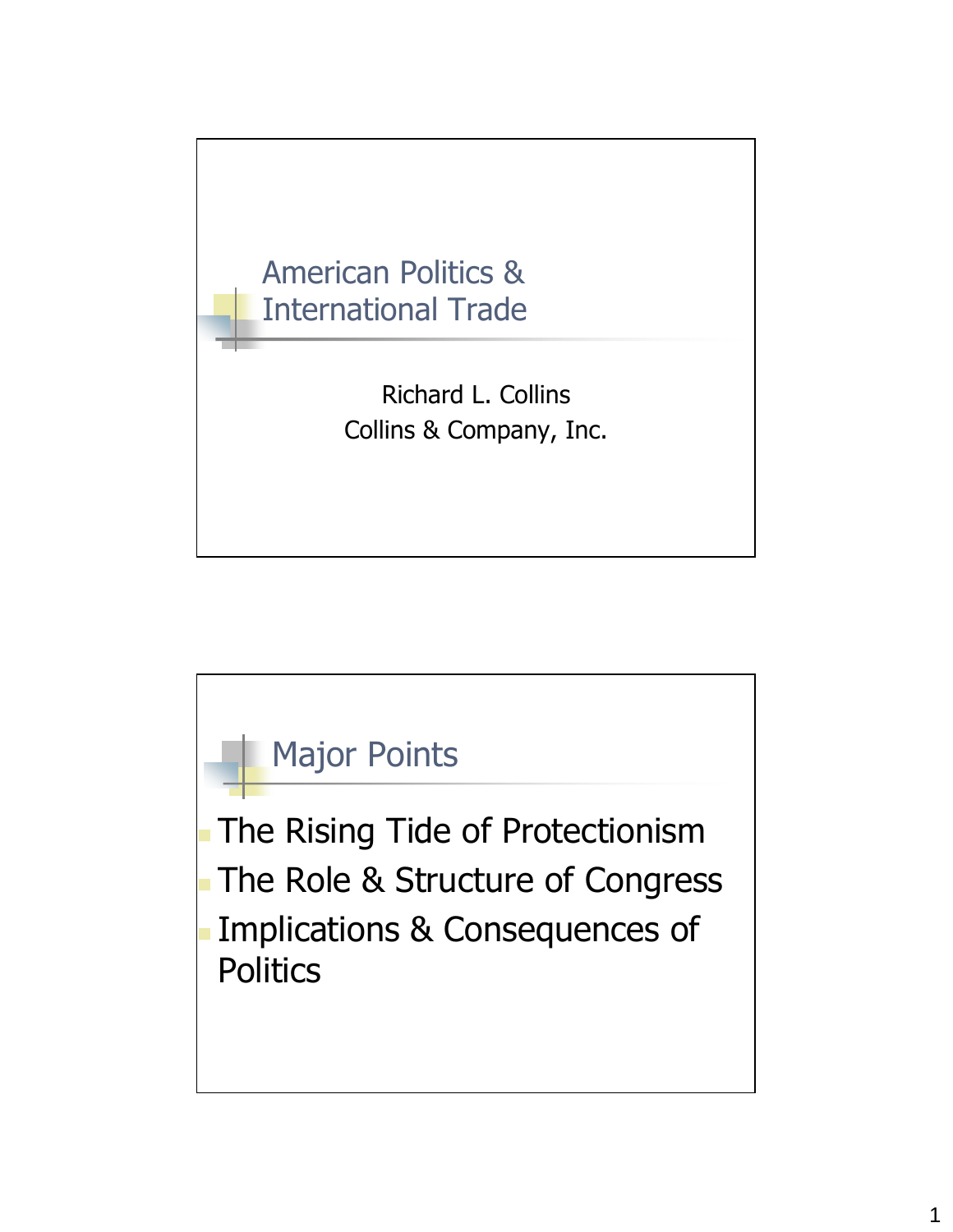| 2006 U.S. Trade Numbers          |  |  |
|----------------------------------|--|--|
| <b>Record High</b>               |  |  |
| <b>Record High</b>               |  |  |
| <b>Record High</b>               |  |  |
| Select NEA-U.S. Trading Profiles |  |  |
| <b>Record High</b>               |  |  |
| <b>Record High</b>               |  |  |
| <b>Record High</b>               |  |  |
| <b>Record High</b>               |  |  |
|                                  |  |  |

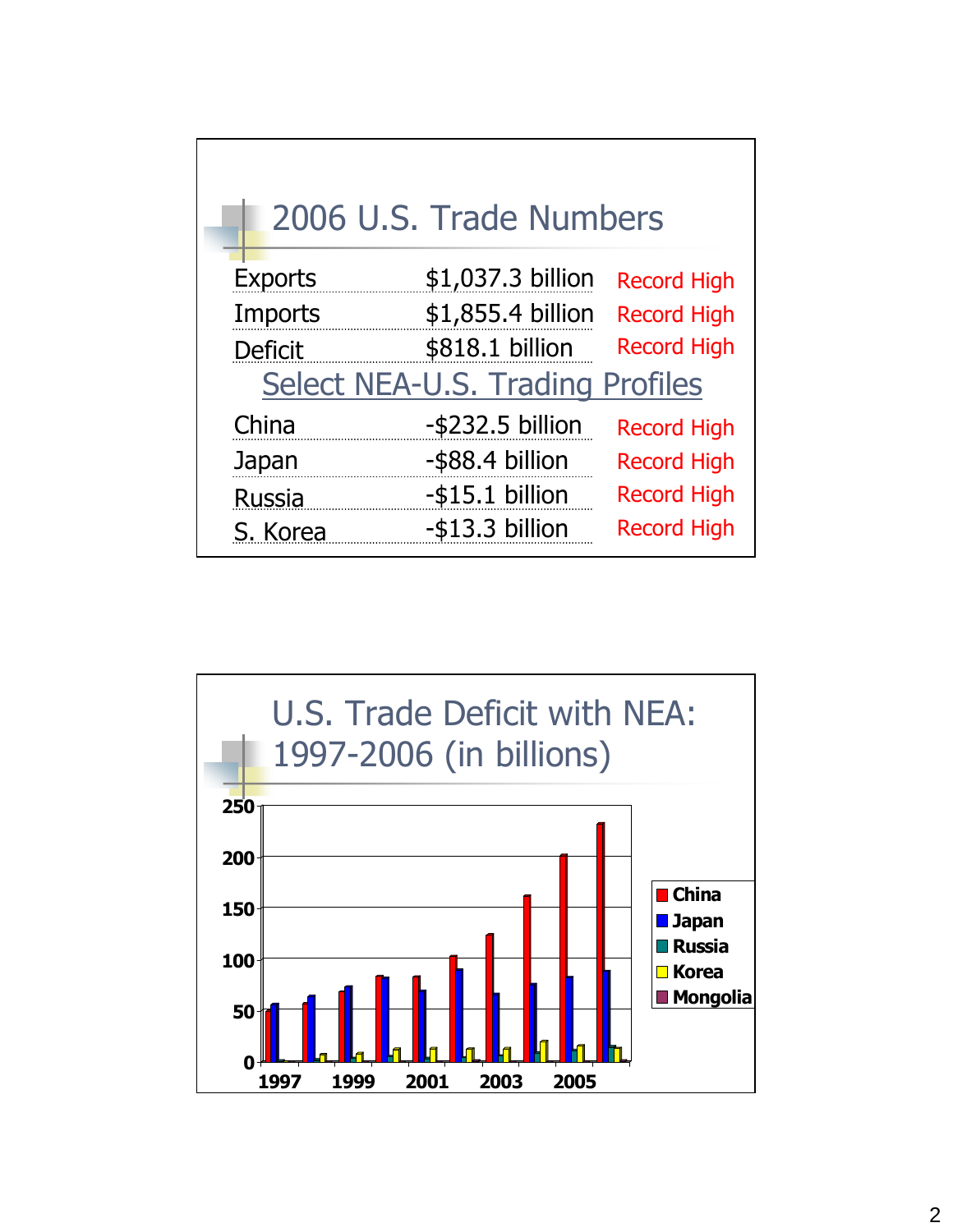

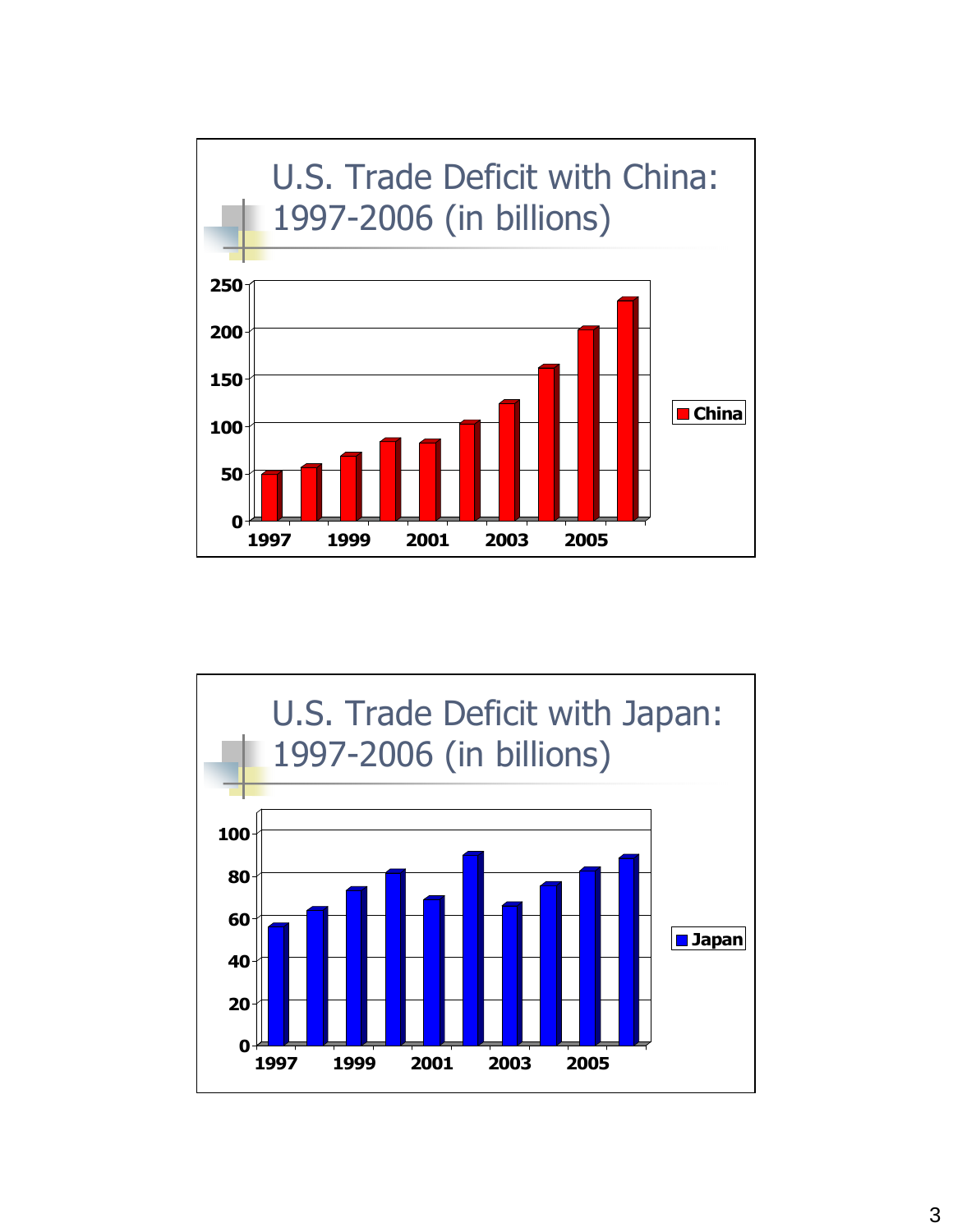

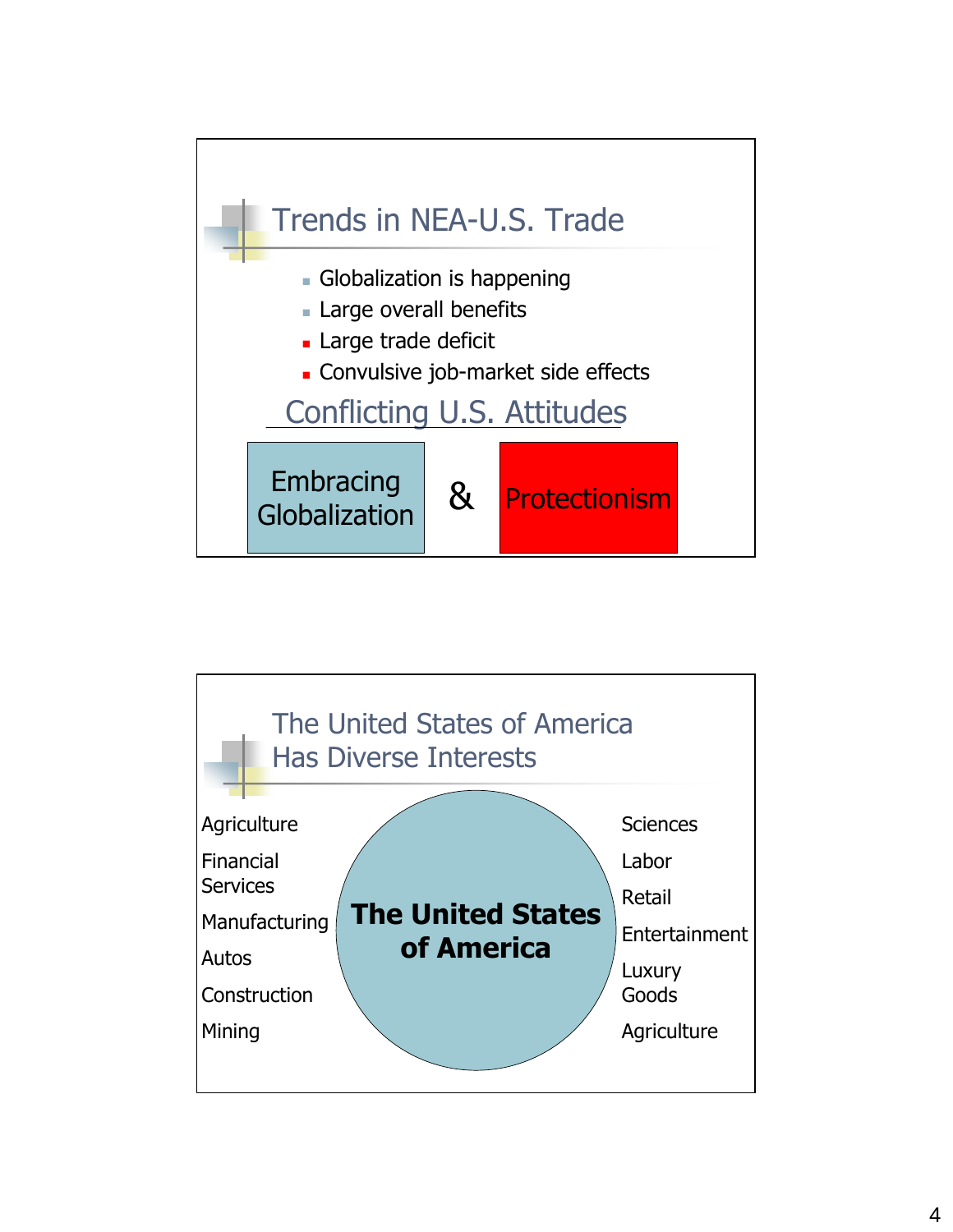## Manufacturing & Motor Vehicles

- Almost 3 million manufacturing jobs lost since 2000
- Ford Motor Co. upset about closed markets in Korea
- In 2006, the motor vehicle sector made up  $$11$ billion of the \$14 billion U.S. trade deficit to Korea
- U.S. trade deficit for motor vehicles and parts
	- Japan: \$30.6 billion
	- Korea: \$6.5 billion
	- Taiwan \$1.2 billion

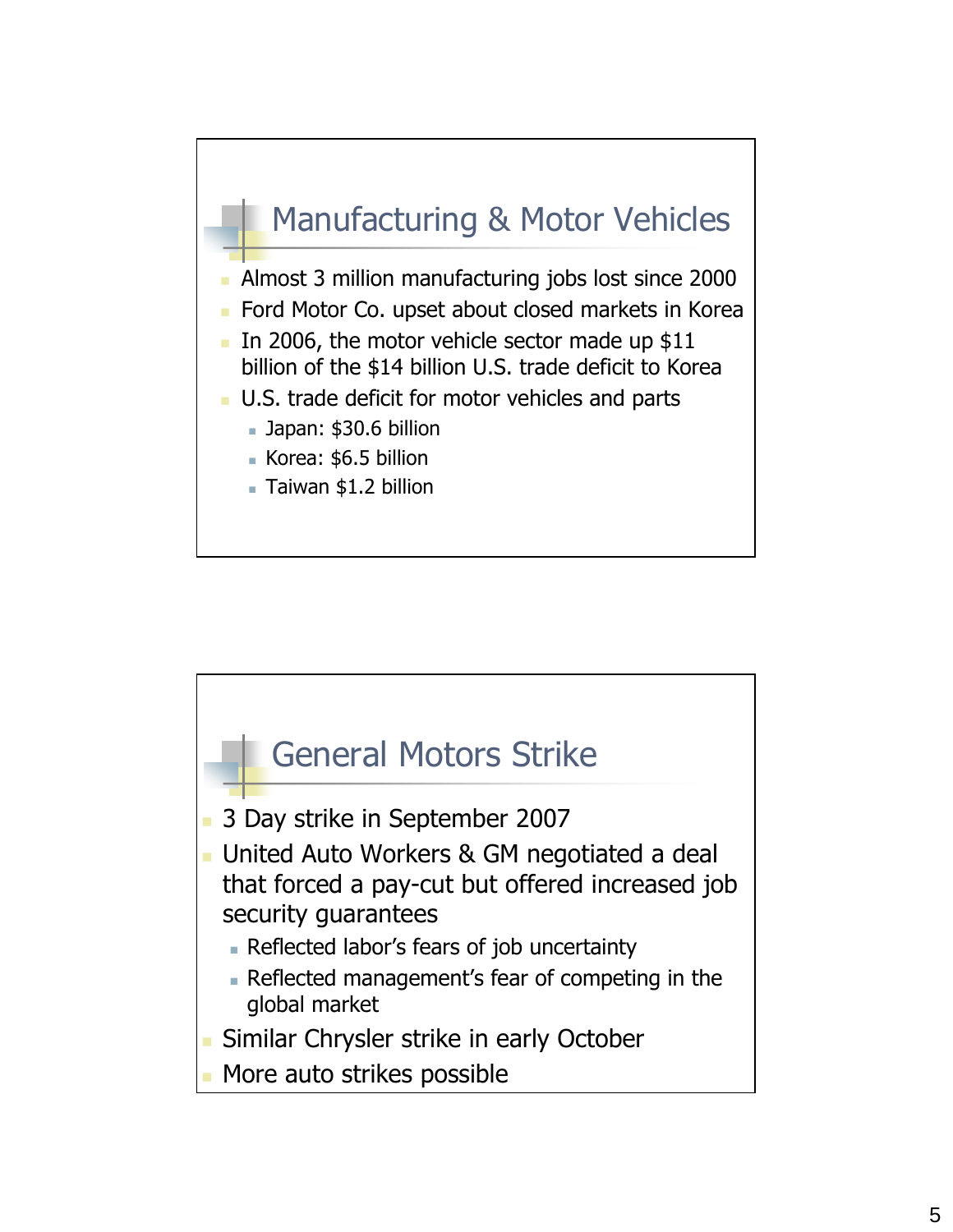

- Concern that undervalued Yuan hurts American competitiveness
- Sander Levin (D-MI)—Chairman of the House Ways and Means Trade Subcommittee—said U.S. manufacturers "can't effectively compete against a stacked deck"
- The Currency Exchange Rate Oversight Reform Act of 2007 (S. 1607) and the Currency Reform and Financial Markets Access Act of 2007 (S. 1677) would target "misaligned currency"
	- Would force the Treasury Department to more thoroughly investigate the Chinese currency for "misalignment" with punishments possible as a consequence
	- The bills appear to violate WTO rules

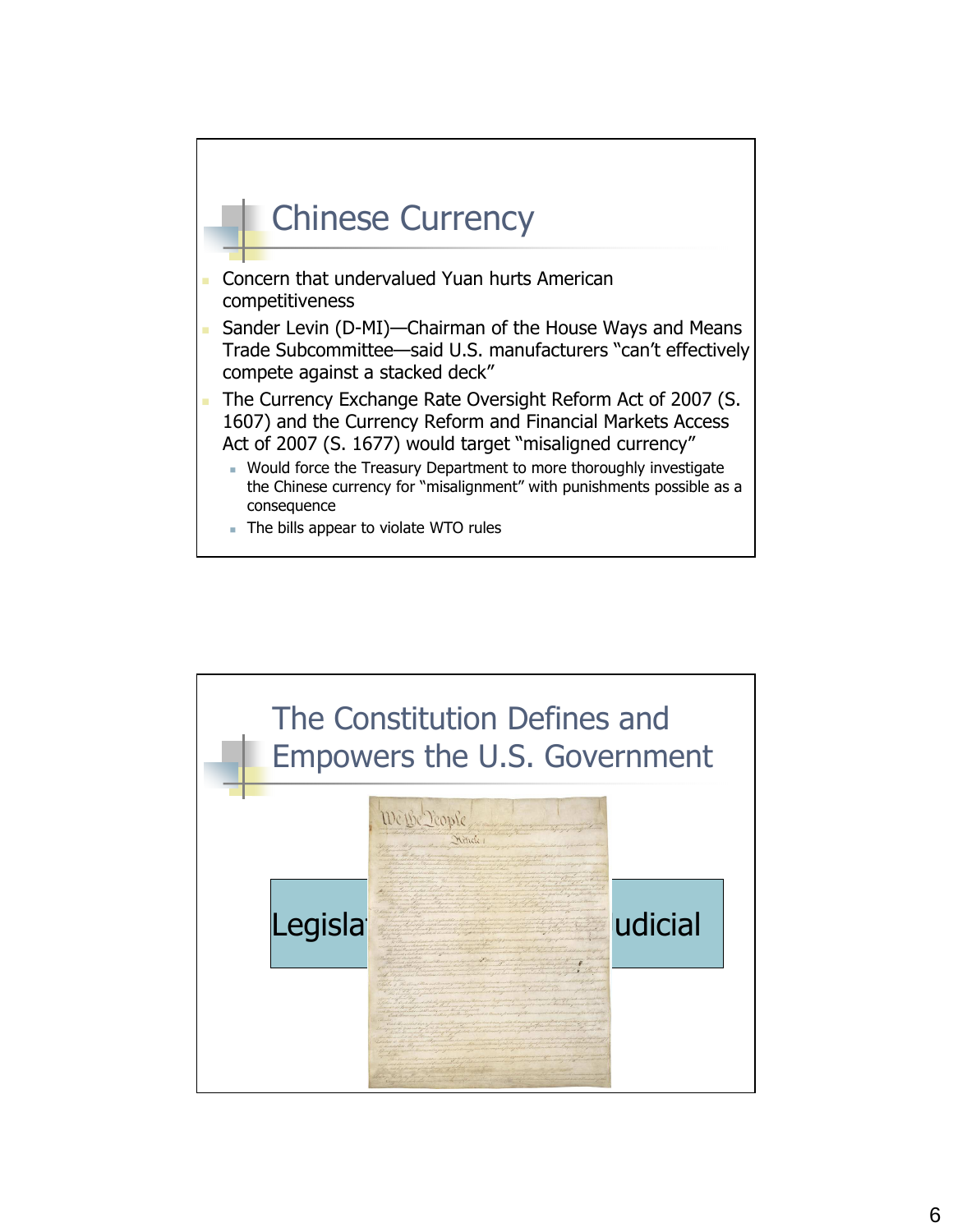

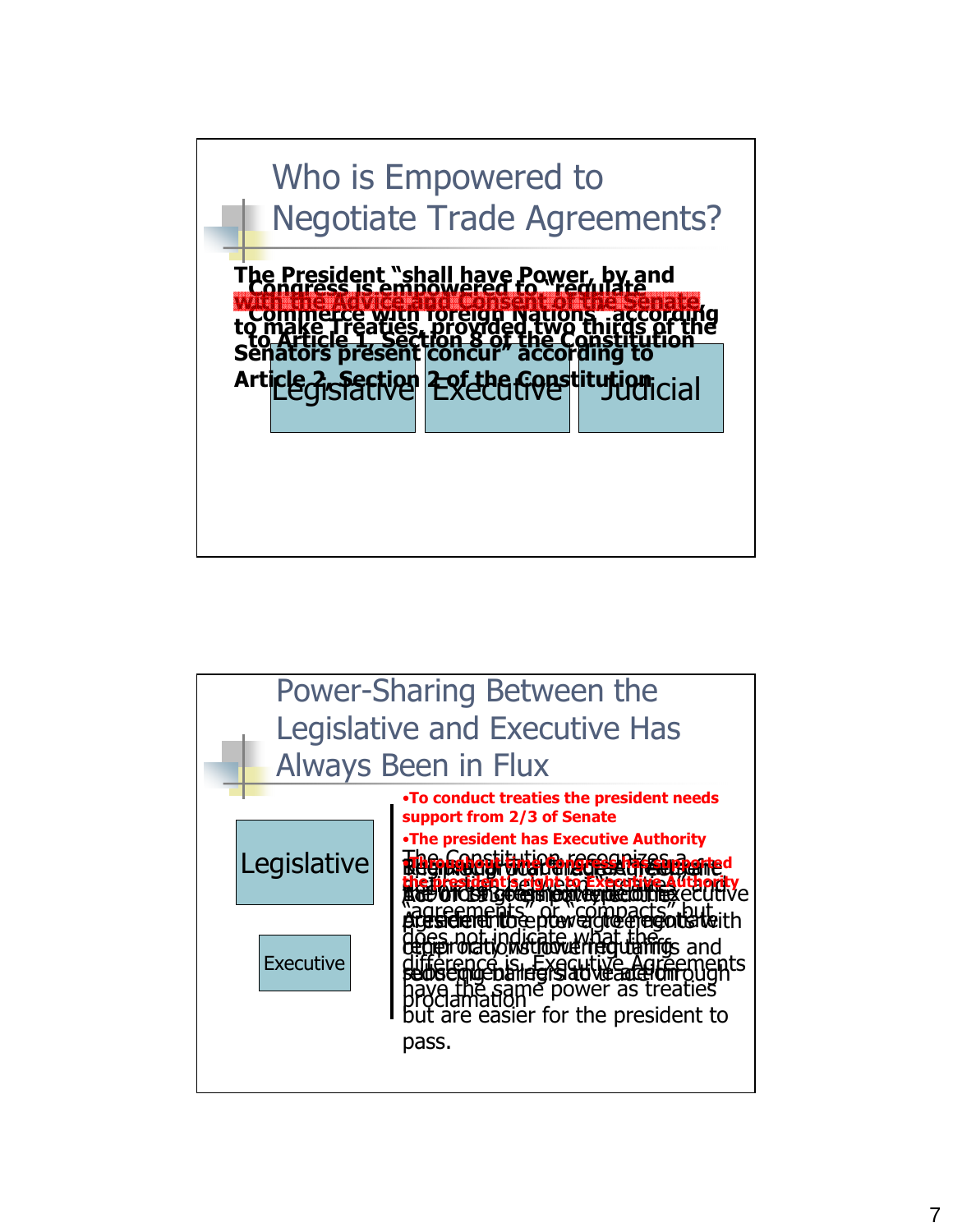

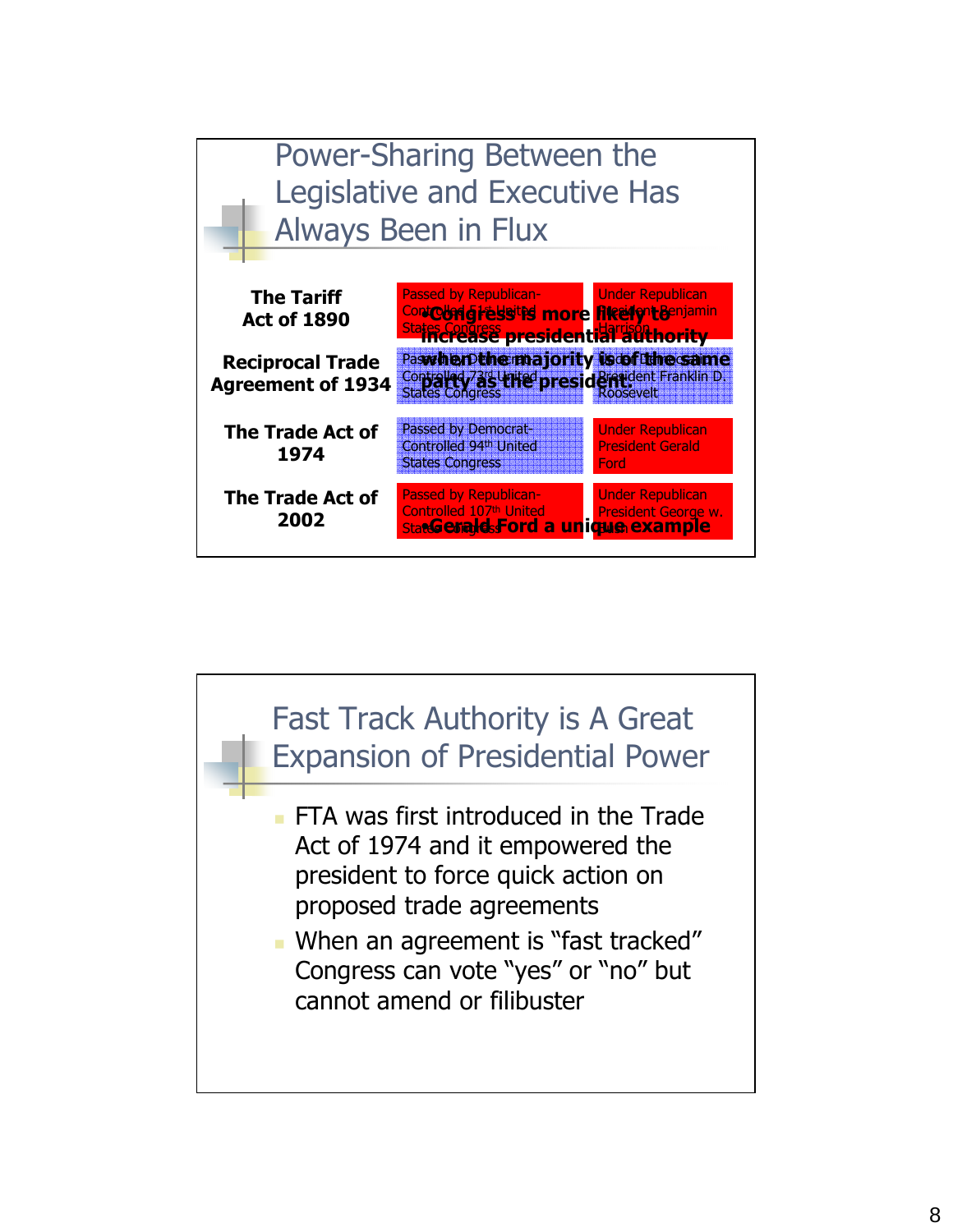

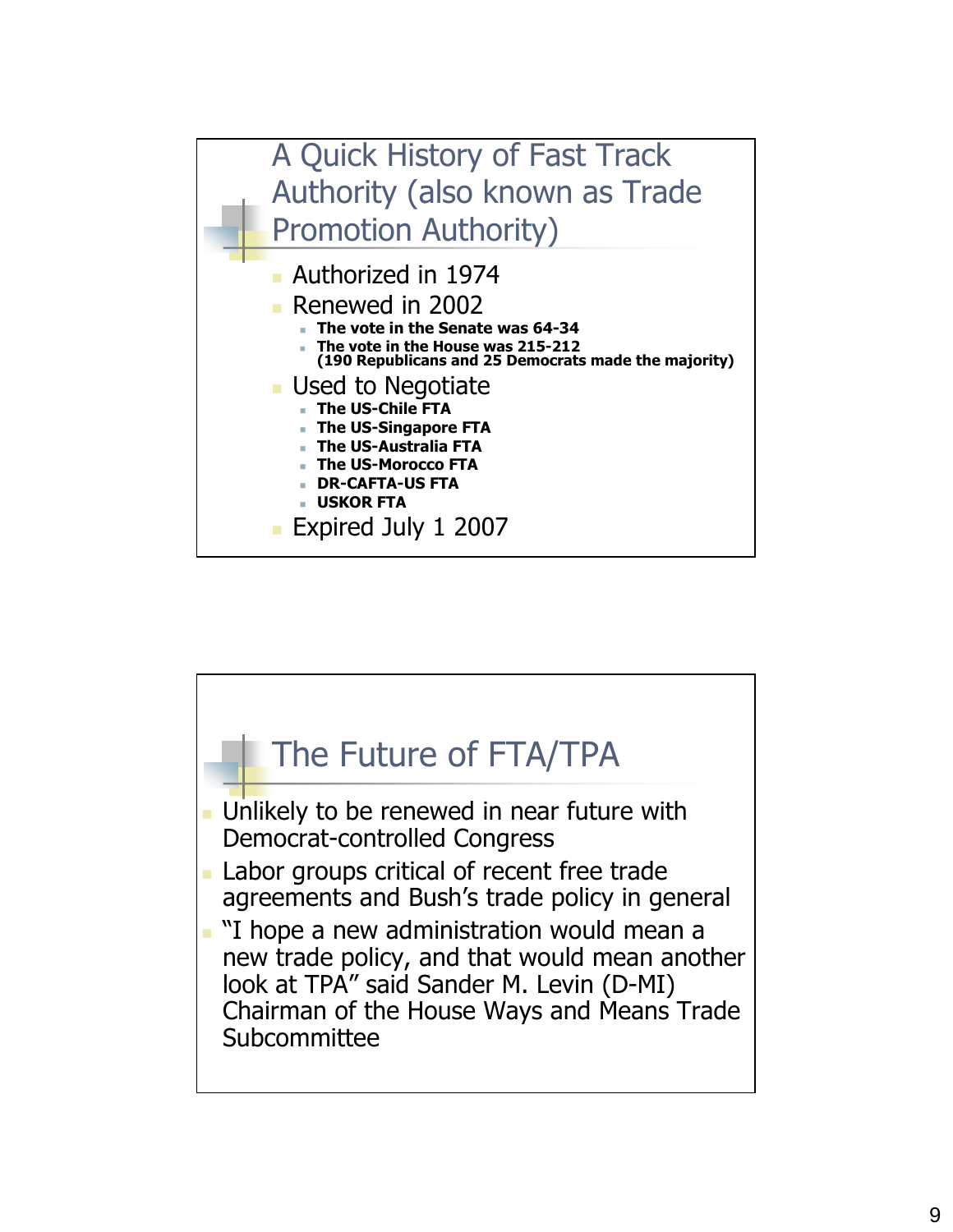

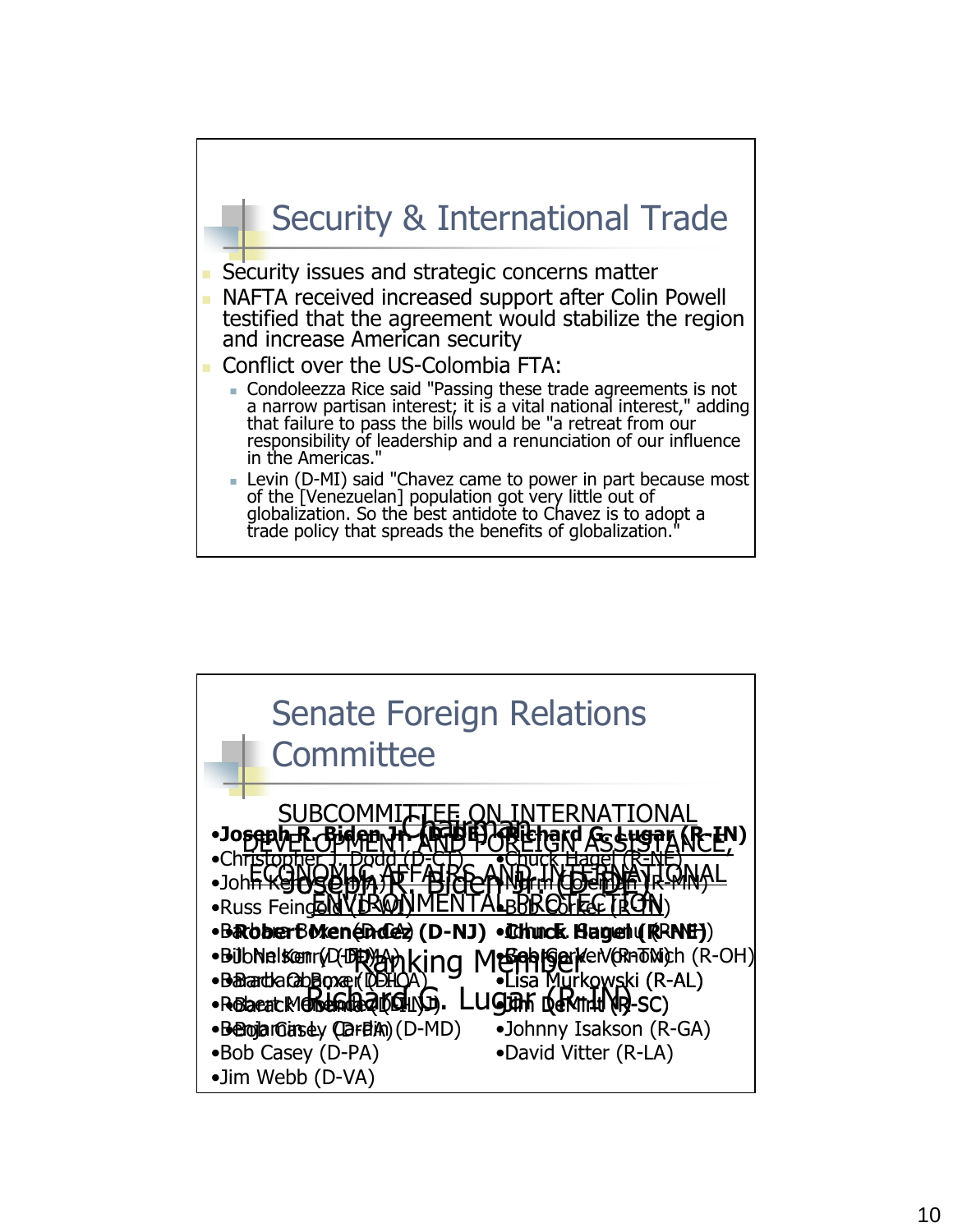

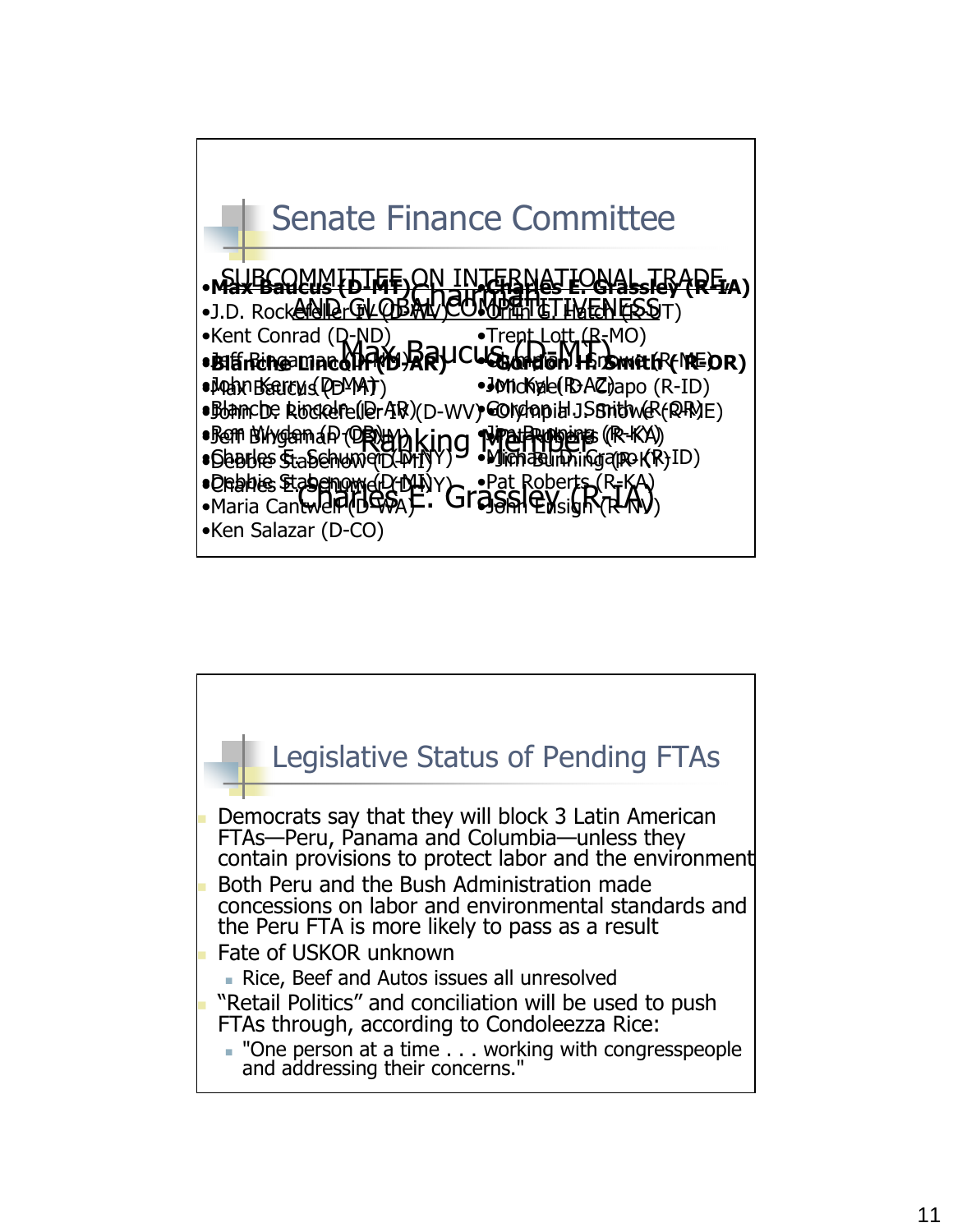# 2008 Presidential Candidates: Hillary Clinton (D)

- Voted in support of US-Chile FTA, US-Singapore FTA, US-Oman FTA and the United States-Australia Free Trade Agreement Implementation Act
- **Criticized the FTAs with Chile and Singapore for weak** enforcement of International Labor Organization standards
- Voted against CAFTA and the Trade Act of 2002
- Spoke out against USKOR as "inherently unfair," particularly for the U.S. auto industry
- Speaking of trade with China, said "We just can't keep doing what we did in the 20th century…"

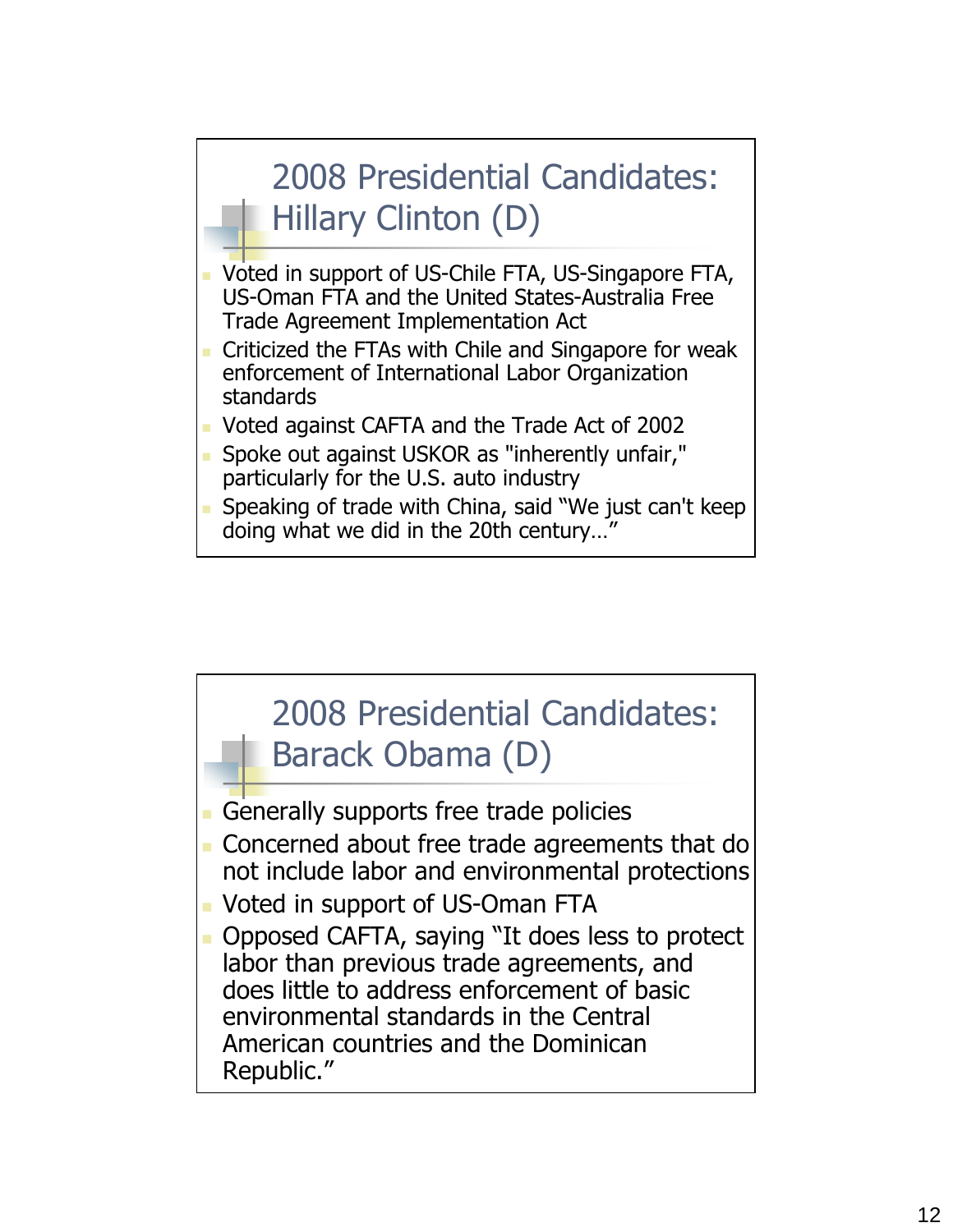# 2008 Presidential Candidates: Rudy Giuliani (R)

- **Pledges to "aggressively advance" free trade**
- **Spoke in support of the pending Free Trade** Agreements with Peru, Colombia, Panama and South Korea, saying they "would be good deals for the United States."
- **According to economic advisor Michael Boskin** Giuliani supports free trade "but also wants to make sure countries such as China are playing fair…"

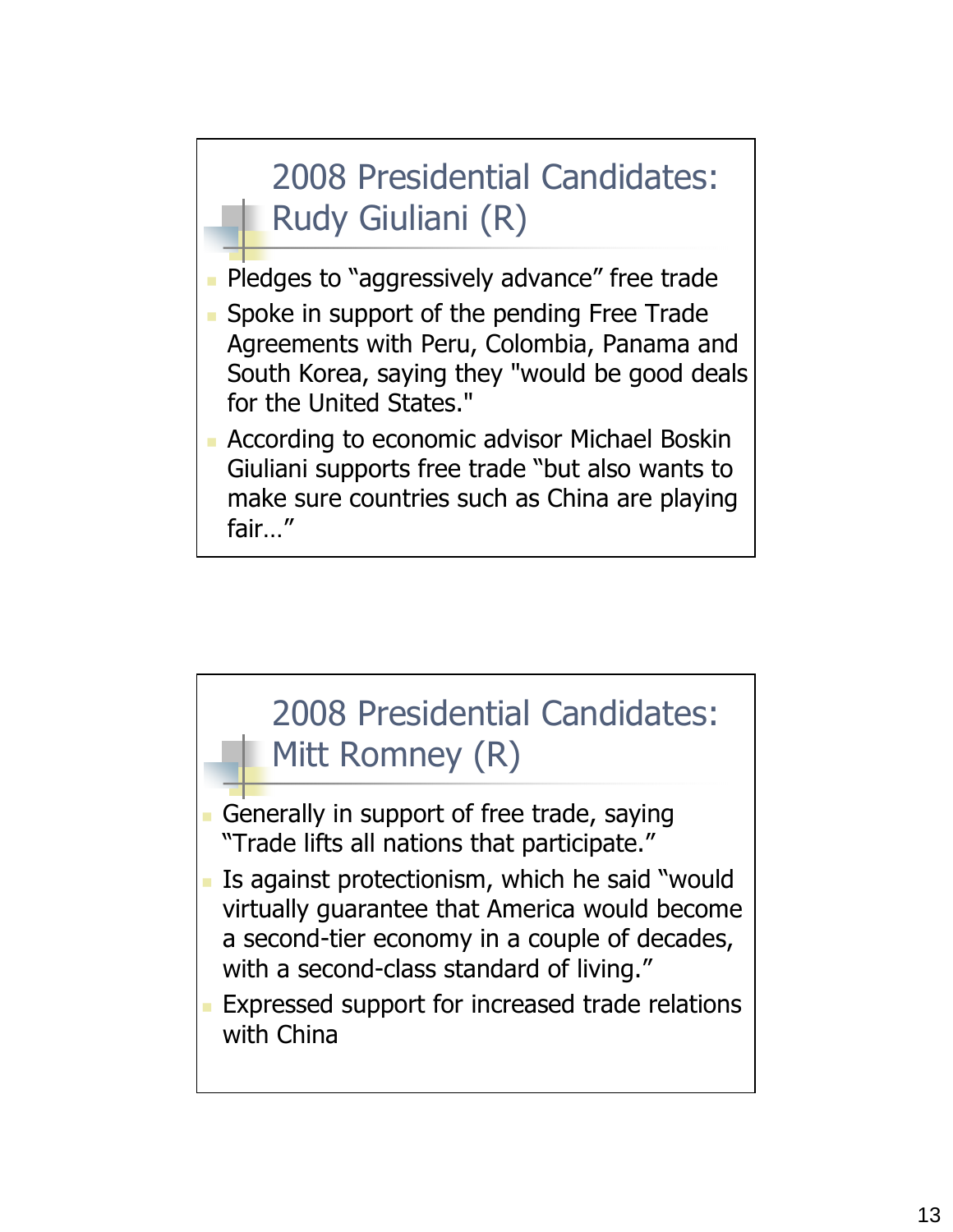## American Perception of NEA Trade Issues

- The NEA-U.S. free trade debate in America is primarily shaped by two sides:
	- "Free Traders"
	- "Protectionists"
- **Two issues receive greatest consideration:** 
	- **Competition with China**
	- **Loss of jobs**
- **NEA trade receives minimal attention in press**
- The U.S. lacks sense of urgency about trade issues